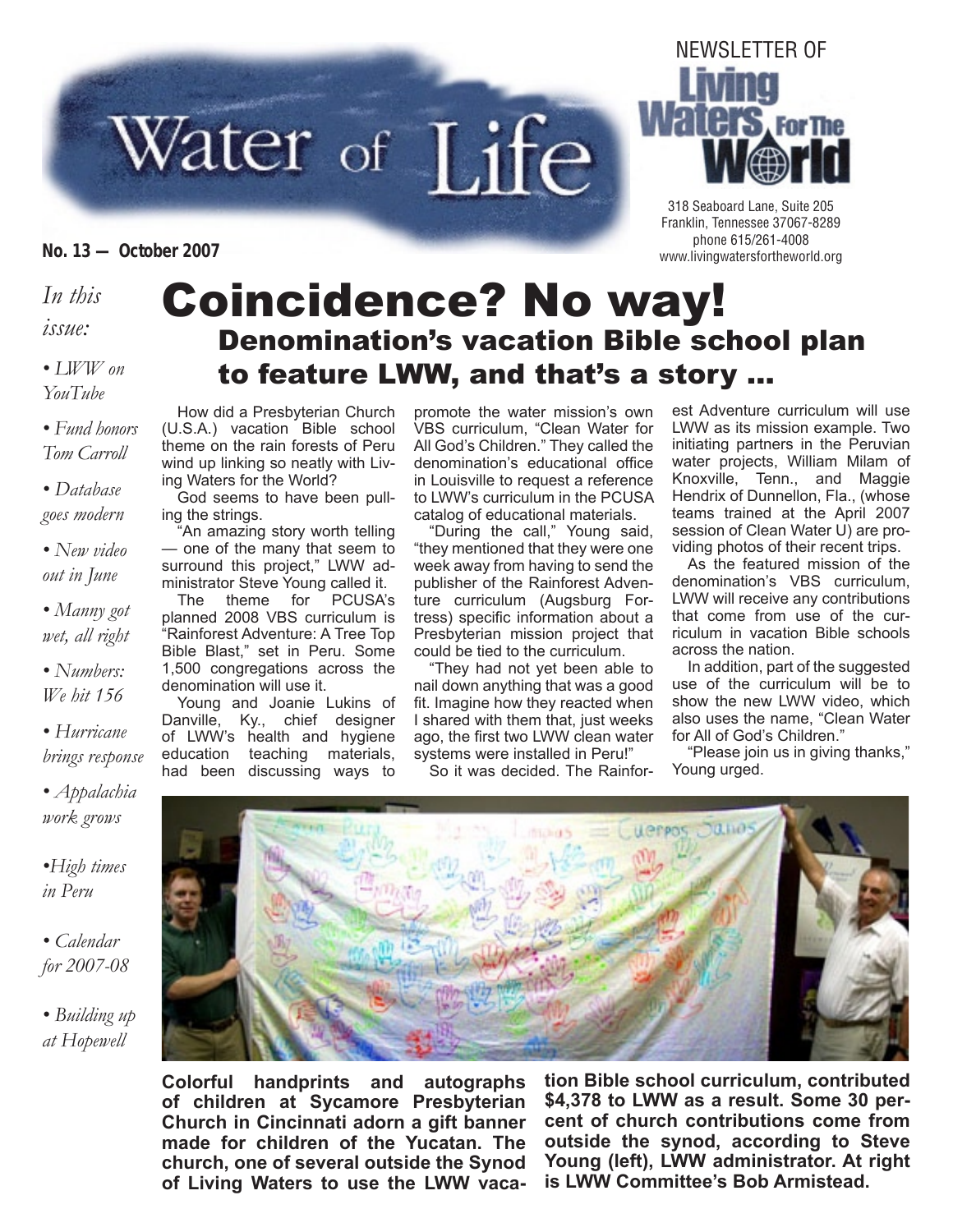# Check us out on YouTube — Video gets hundreds of hits

Living Waters for the World is on YouTube.

The ultra-popular Web site now displays a two-minute video to explain what we do to help bring clean water to a thirsty world.

On the clip, LWW administrator Steve Young — while walking down a street in a Mexican town with a group of children — talks about the world's critical situation involving clean water, and how the LWW "trains and equips mission teams to share the gift of clean water with communities in need."

"The world's water crisis is massive. Half the world's population lacks access to something you and I take for granted every day — clean water," Young said as he stood in a community helped via LWW near Campeche, Mexico. "And as a result, millions die each year from preventable water-related illness, and most are children."

"We invite you and your fellow team leaders to join us at Clean Water U, our training program, where you will learn how to build strong partnerships with those who

need clean water, how to lead health and hygiene instruction and how to install, operate and maintain a water purification system," he said.

Added on June 23 to YouTube, the site that enables the average Joe to showcase videos of just about anything, the LWW video has already been viewed more than 2,700 times. Thirty-six people also have posted comments about the video and LWW.

"It's what people are saying beneath the video, that's what has been so exciting," Young said.

The YouTube video, also available for churches and civic organizations to run as public service announcements in their local broadcast markets, is part of a number of things LWW is doing to spread the organization's message to a broad audience.

LWW also has produced a new film, Clean Water for All God's Children, which can be viewed from the LWW Web site. A link to the YouTube video is on the home page of LWW's

own Web site, www.livingwatersfortheworld.org.

### Memorial fund honors pioneer Tom Carroll, father of projects in Appalachia, Amazon

To honor the work of Tom Carroll, one of the architects of LWW, a memorial fund has been established to further work that he founded in Appalachia and in the Amazon basin of Brazil.

Carroll, a resident of Kingsport, Tenn., and an elder in Reedy Creek Presbyterian Church there, died August 5 after a valiant struggle with non-Hodgkin's lymphoma.

The Tom Carroll Memorial Fund will raise funds to further LWW water mission efforts in Appalachia and along the Amazon.

While those efforts were close to his heart and had absorbed much of his time before his health failed, he also was a faithful member of the LWW Committee and of its Technical Task Force.

"Tom epitomized mission," said Bill Williams, moderator of the LWW committee. "He believed, he promoted, he participated personally and — when it become no longer possible for him to be present in person - he continued to support and speak whenever possible."

Wil Howie, director of LWW, said, "Tom



**Tom Carroll** Courtesy Hemlett-Dobson Funeral Home

was rock solid, an outstanding witness to the love and grace of Jesus Christ."

Contributions to the Tom Carroll Memorial Fund may be made either on line or by mail.

Donate online via this link: www.l ivingwatersfortheworld.org/PageD-Donate.php. From within the PayPal system, click "Add Special Instructions to Merchant" and specify "Tom Carroll Memorial Fund." Add your mailing address, so that the family may thank you personally.

By mail, make checks out to Living Waters for the World and specify "Tom Carroll Memorial Fund." Mail checks to: Living Waters for the World, 318 Seaboard Lane, Suite 205, Franklin, TN 37067.

Born in Virginia, Carroll, 74, moved to Kingsport at an early age. He was a Korean Conflict veteran and a retiree from Eastman Chemical Company. He was an active Rotarian.

Survivors include his wife, Eula, two daughters, a brother, a sister and two grandchildren.

Tom's granddaughter Victoria told her mother, Vicki, "Now Pop-Pop is portable — we can carry him with us in our hearts wherever we go."

We can't put it any better than that.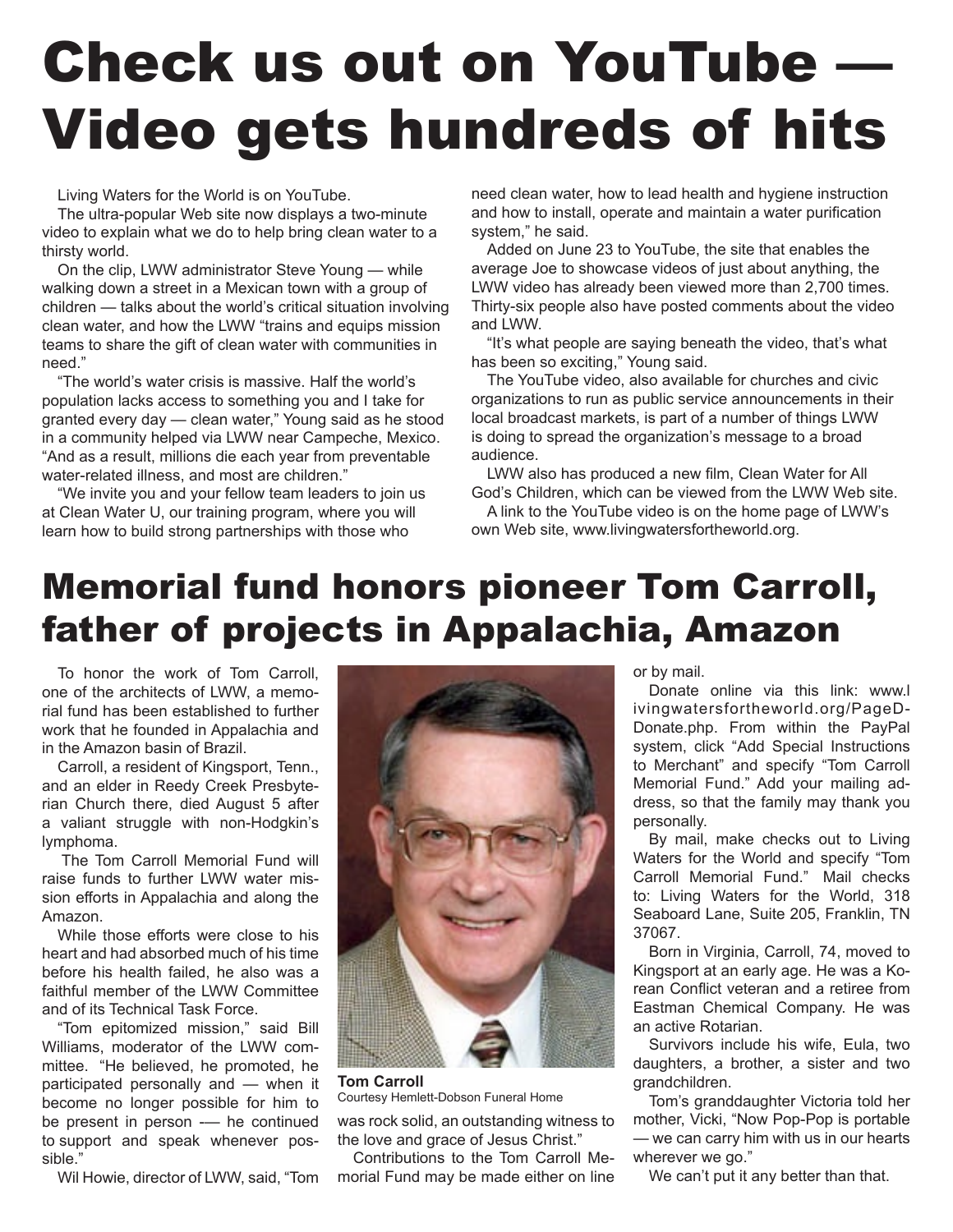# Do-it-yourself database is goal of modernized status reports

Remember what you learned at Clean Water U about the On-Line Trip Report? Well, get ready for the new improved version.

With the help of technology guru Pam Gunn and the data input of Ralph Young, LWW will soon be able to let Initiating Partners control their own sections of the computerized database on projects and installations.

An electronic database

started out years ago as a Microsoft Word document on Wil Howie's first Pentium PC. Over the years, the Status of Projects (SOP) database has grown in size and importance to the point that it is now a web-based SQL database residing on the Living Waters server in Franklin, Tenn.

Today this database tracks over 250 LWW projects and 156 installations worldwide.

Except for limited access



#### **The water's fine**

**CWU alumnus Manny Opoku, who directs operations at the Memphis Food Bank, gets doused during a water fight that capped a long, hot week in a warehouse that wasn't air conditioned. Warehouse workers, calling themselves the Hot Tamales, challenged workers in the air conditioned office, the Cool Cucumbers. It was the eighth day for temperatures to top 100 degrees.**

— Photo by A.J. Wolfe, courtesy The Commercial Appeal, Memphis

through LWW administrators, the only interface most LWW folks have with it at present is through the On-line Trip Report.

Right now, the On-line Trip Report generates an E-mail that is sent to Ralph Young and several other LWW staff. Ralph takes the data from the On-line Trip Report and re-enters it into the SOP database.

These methods were fine when Living Waters was working with 10 projects per year. In today's environment of 50 to 100 projects per year, multiple data entry is unproductive.

For this reason, data input to the SOP will change in 2008. Pam Gunn has been working diligently the past several months to upgrade the SOP database so that Initiating Partners will have access to input data for their own projects.

Login ID's and Passwords will be issued to each team leader so that they or their designee can input the data. These leaders will have readonly access to other information in the database.

### By the numbers **(at latest count)**

- **156:** Installations
- **250:** Total projects
- **130:** Initiating partners
- **225:** Operating partners
- **21:** Countries involved

Mexico leads the way with about 70 projects, Guatemala is next with 45 projects on the list.

Overall, the database will be expanded to include more information on the Health & Hygiene aspects of a LWW project. Comment fields have been added and expanded, plus access to past comments will be available.

We anticipate that existing Initiating Partners will be trained on these changes via an E-learning module developed in collaboration with Career Currency in Memphis, Tenn. (www.careercurrency. com).

Stay tuned for these exciting changes and let the clean water flow!

#### For your calendar

**NOTE: The November 2007 CWU has been canceled**

- Oct. 17-21 —Clean Water U, Camp Hopewell
- Oct. 31-Nov. 2 LWW task forces, Franklin
- Nov. 26 LWW Committee, Franklin
- Jan. 28, 2008 Synod meeting, Franklin
- Feb. 17, 2008 Clean Water Sunday offering
- March 5-9, 2008 Clean Water U, Camp Hopewell
- March 26-28, 2008 LWW task forces, Franklin
- April 9-13, 2008, Clean Water U, Camp Hopewell
- April 21, 2008 LWW Committee, Franklin
- April 30-May 4, 2008 Clean Water U, Camp Hopewell
- July 30-Aug. 1, 2008 LWW task forces, Franklin
- Aug. 18, 2008 LWW Committee, Franklin
- Sept. 10-14, 2008 Clean Water U, Camp Hopewell
- Oct. 1-5, 2008 Clean Water U, Camp Hopewell
- Oct. 22-26, 2008 Clean Water U, Camp Hopewell
- Nov. 19-21, 2008 LWW task forces, Franklin
- Dec. 8, 2008 LWW Committee, Franklin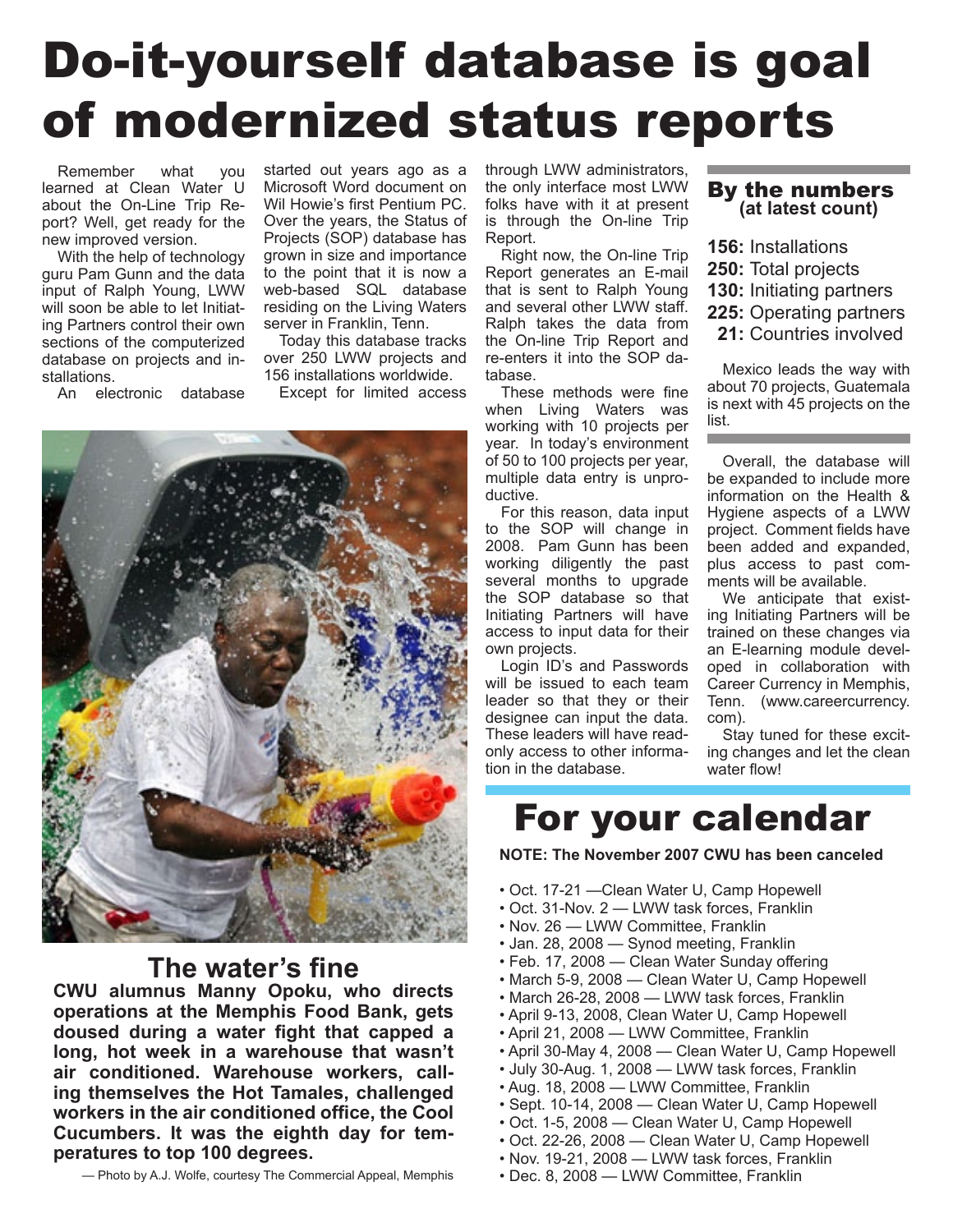

**The church housing a Living Waters for the World water system was one of the few thatched structures in Blanca Flor, Mexico, to survive Hurricane Dean. A big tree just missed the building.**

#### Hurricane! Living Waters systems help residents of Yucatan recover from big storm

As Hurricane Dean's Category 5 winds roared toward the Yucatan Peninsula of Mexico in late August, area residents braced for the worst. Living Waters for the World was there.

In the village of Hampolol, just north of Campeche City, where people were in the predicted path of the storm, the pastor of the Presbyterian church invited all people in the community to come to fill up whatever water containers they had, so that in the aftermath of the storm, when clean water might not be available, the people would have enough to drink.

 This gesture of good will by the church there has made a lasting impression on the people about the way in which Christians care for others.

Damage in the north of the peninsula turned out not to be great, and life returned quickly to normal. But further

*Our brothers and sisters in the Yucatan area continue to express their gratitude for our partnership with them. In November, the second annual Continuing Education Conference for system operators within the Yucatan Network will be held in Campeche City, attended by perhaps 75 Mexican operators and 5 technical advisors from Living Waters for the World.* 

south, near the Belize border, the storm uprooted trees, tore down power lines and sent thatched roofs and tin roofs flying.

The most serious damage was to crops: Nearly all of the corn and other grain crops were lost, which means that farmers will have no income this year. Beekeeping is a common occupation in the area, as well, and because all of the flowers were literally blown off of the trees, the honey crop will be drastically reduced.

 It is an economic disaster of significant proportions, and the recovery will take months, maybe even years.

Unfortunately, as in all natural disasters, it is the very poor who suffer most.

In the tiny village of Blanca Flor, just a few miles inland from where Dean made landfall, damage was tremendous, but the LWW water system was protected by the strength of the building built to house it. Power was knocked out to the town water pump, so that even dirty water was unavailable at first. When power was restored, the Living Waters clean water system was able to produce clean water for the people, who stood in line to receive it after their small personal stores of water were depleted.

### November conference to promote systems in Appalachia

Not all Living Waters for the World systems are located in far corners of the earth.

A growing number are found in the United States. "In Our Backyard," in fact, is the title of a workshop for interested individuals, churches and organizations in Appalachia.

The event, open to anyone, is scheduled November 9-10 at the Clearfork Learning Institute in Eagan, Tenn. That's off Interstate 75 in rural Claiborne County, in the northeastern part of the state.

Sponsored by LWW, the conference will provide information about the 16 home systems installed on Viking Mountain Road near Greeneville, Tenn., the first U.S. based systems.

Attendees will also tour several of the Buffalo Creek Water Association's in-home systems that incorporate technology to remove iron.

The goal of the conference is to explore possibilities for expanding the use of in-home water treatment systems into other corners of Appalachia.

If the group indicates sufficient interest, steps may be taken toward formation of an Appalachian Network, an organization that would allow users to share information and promote use of the systems.

A conference fee of \$20 includes three meals and materials. Participants will be responsible for their own housing accommodations.

Reservations with the office of the Synod of Living Waters are due by November 1. Details are available from the office manager, Emily Dunbar, at 615-261-4008, or by E-mail at emily@livingwat ersfortheworld.org.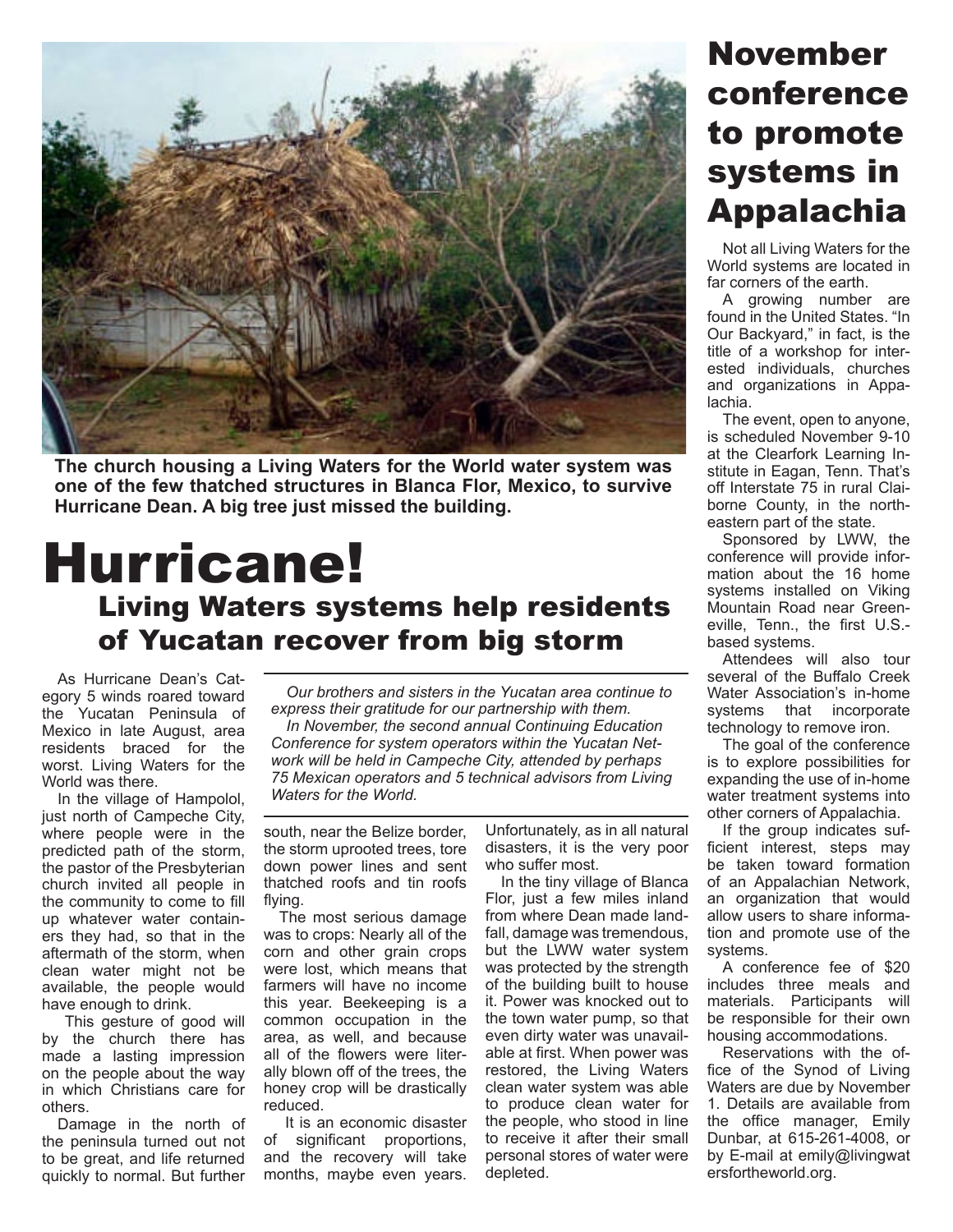## We're in Peru — way up in Peru

The Uros people live on unique floating islands on Peru's Lake Titicaca, 12,000 feet above sea level — so high that several members of the water mission team from Lower Providence Presbyterian Church in Eagleville, Pa., suffered from altitude sickness.

A different kind of sickness affects the Uros: The lake water is contaminated, and residents suffer from high incidences of dysentery, hepatitis and other water-borne diseases.

One team member, Tom Gamble, was making his 14<sup>th</sup> mission trip, and he said it was "by far the most unique and difficult of any." Still, he said, "The connection with the people made it special."

The Uros speak a dialect of Spanish, which made a translator essential, but the people's friendliness and appreciation of what the team was doing overcame obstacles. They called the installation "historic," the first time anyone had done anything for them, including their government.

The 16-member team, including six from Pittsburgh and Texas, carried 13 suitcases of equipment, all of which arrived on time. "Otherwise," said team member Dave Smith, "in would have been impossible to install the system in the four days allotted."

Part of the group visited other sites to test existing wells and to tell people about the Uros' system. One such trip was a 17-hour trek to a lawless gold mining site 18,000 feet above sea level.

"You learn to trust God," team member Nanette La-Fors said.

#### ——— **Dunnellon at Alto Cayma, and upwards to 14,000 feet**

Another installation in Peru was made in June by a fivemember team from Dunnellon Presbyterian Church in



**Water team members with the Uros on Lake Titicaca include (back row, starting second from left, Nanette LaFors, Janet Smith, Betty Rae McKie and Olivia May.**

Florida. Their multi-purpose trip covered a variety of mission activities in several sites over a period of almost two weeks, including installation of a water system in Alto Cayma.

The team conducted water surveys in three other potential sites. One such place, team leader Maggie Hendrix reported, was the high desert mining village of Vilcani, where 164 people live in woven mat huts 14,000 feet above sea level.

Water for the village comes from a well three miles away, which is clean at its source. It is quickly polluted, however, because all of the containers available to hold it are dirty.

#### ——— **Knoxville team installs in Valley of the Incas**

A ski bag is great for pack-

ing long sections of PVC pipe.

That was one of the lessons learned by the team from Westminster Presbyterian Church in Knoxville, Tenn., when they installed a water system in June in Peru's fabled Valley of the Incas.

A team from the church had conducted an eyeglass mission at the Kausay Wasi Clinic in the town of Coya in 2006, and while they were there they did a site survey for a water project.

The clinic is a full-service medical facility, but it had no economical source of clean water.

It turned out to be an ideal installation site, team member William Milam said. The staff is skilled and fluent in Spanish and Quechuan, and the operating partner's primary contact person was so capable that "by the end of the week, the only function Steve Hoadley and I needed to do was the 'Bubba Pose.'"

Other lessons that might be helpful to other teams:

• Check not only the frequency and voltage of the electrical service, but the gauge of wire and the quality of service at the site. The wiring turned out to be inadequate to support the pump the team had brought with it.

•Take extra hardware for attaching the board to the wall. Peruvian masonry turned out to be harder than typical American types.

• E-mail access is a huge asset. "I would be concerned for a group performing their first installation without access to LWW experts," Milam said.